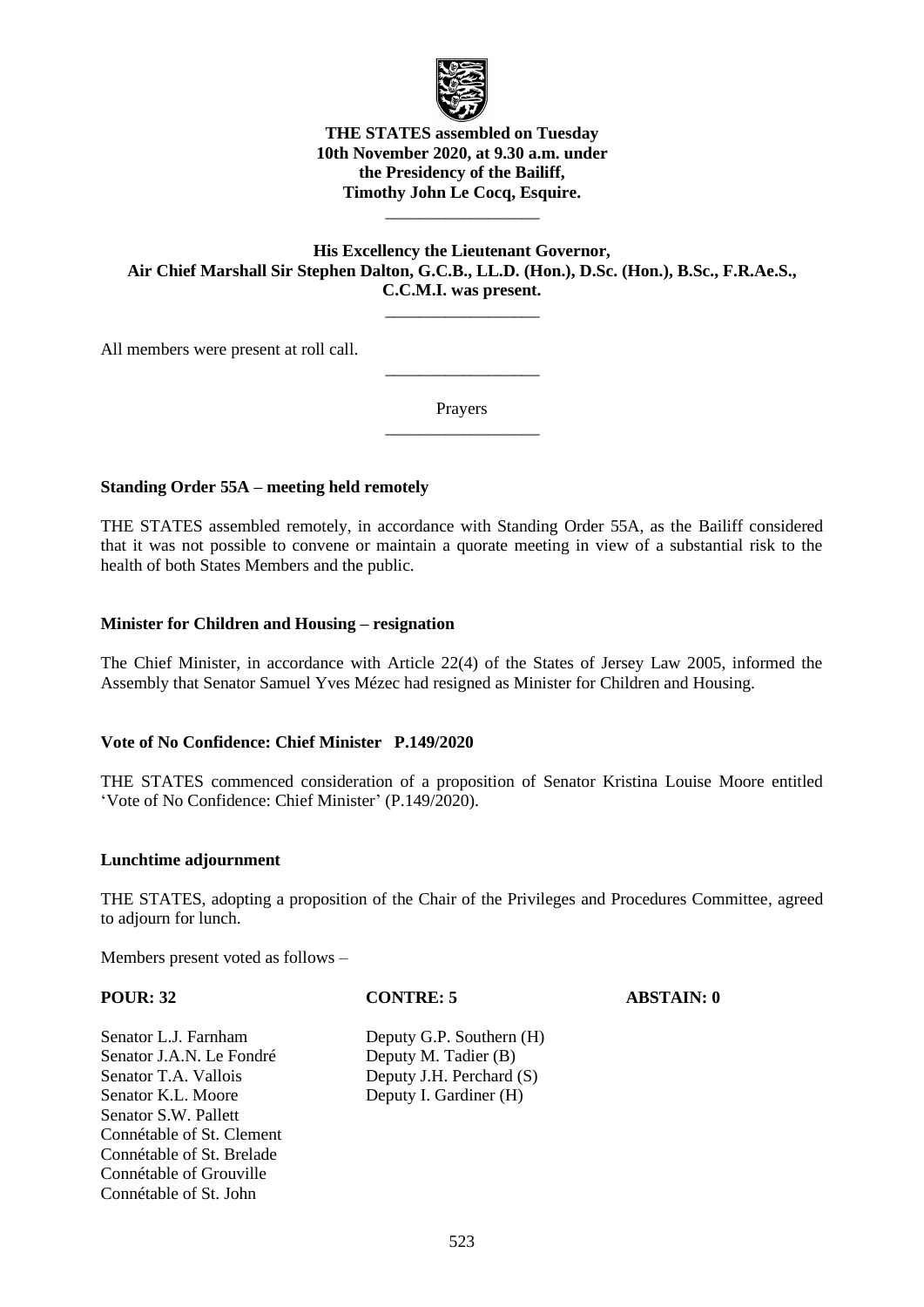Connétable of St. Mary Deputy J.A. Martin (H) Deputy K.C. Lewis (S) Deputy M.R. Higgins (H) Deputy J.M. Maçon (S) Deputy S.J. Pinel (C) Deputy of St. Martin Deputy of St. Ouen Deputy L.M.C. Doublet (S) Deputy R. Labey (H) Deputy S.M. Wickenden (H) Deputy G.J. Truscott (B) Deputy J.H. Young (B) Deputy L.B.E. Ash (C) Deputy K.F. Morel (L) Deputy G.C.U. Guida (L) Deputy of St. Peter Deputy of Trinity Deputy of St. John Deputy M.R. Le Hegarat (H) Deputy S.M. Ahier (H) Deputy C.S. Alves (H) Deputy K.G. Pamplin (S)

## **Vote of No Confidence: Chief Minister P.149/2020**

THE STATES resumed consideration of the proposition of Senator Kristina Louise Moore entitled 'Vote of No Confidence: Chief Minister' (P.149/2020).

### **Suspension of meeting**

The Bailiff suspended the meeting, in accordance with Standing Order 46, for a period of 10 minutes as consideration of the proposition of Senator Kristina Louise Moore entitled 'Vote of No Confidence: Chief Minister' (P.149/2020) was due to continue past 5.30 p.m. into the evening.

## **Vote of No Confidence: Chief Minister P.149/2020**

THE STATES, resuming consideration of the proposition of Senator Kristina Louise Moore entitled 'Vote of No Confidence: Chief Minister' (P.149/2020), rejected the proposition that they had no confidence in the Chief Minister.

Members present voted as follows –

## **POUR: 19 CONTRE: 29 ABSTAIN: 1**

Senator K.L. Moore Senator I.J. Gorst Senator T.A. Vallois Senator S.W. Pallett Senator L.J. Farnham Senator S.Y. Mézec Senator S.C. Ferguson Connétable of St. Saviour<br>
Connétable of St. Brelade<br>
Connétable of St. Helier Connétable of St. Brelade Connétable of Grouville Connétable of St. Clement Connétable of St. Peter Connétable of St. Lawrence Connétable of St. Martin Connétable of St. John